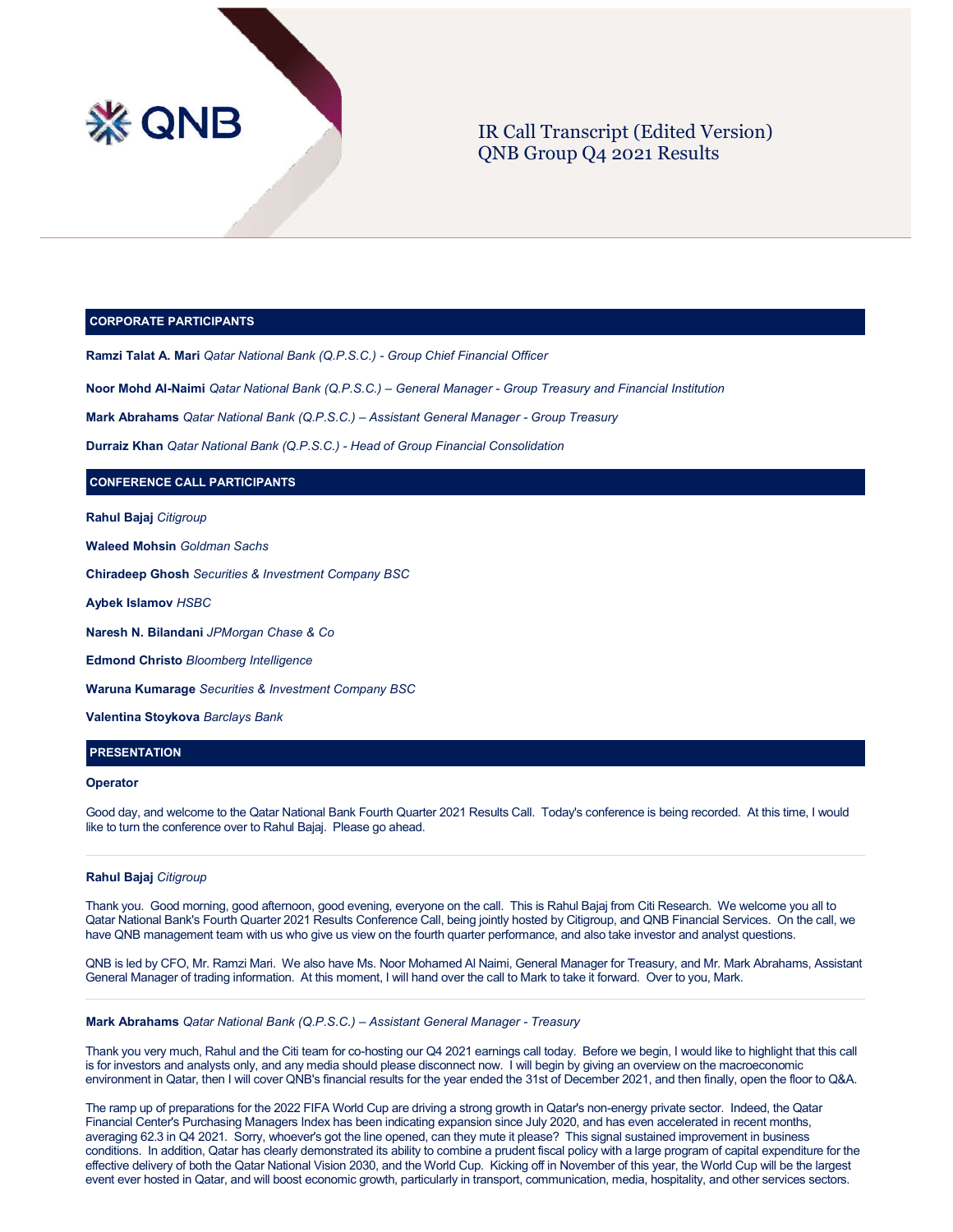World Bank estimates that Qatar's 2022 GDP growth is expected to be over 4%, the highest in the GCC region. Qatar has taken all necessary precautionary measures to protect its population and economy from COVID-19. Qatar's vaccination program has administered more than 4.7 million doses of the mRNA vaccines, with over 86% of the population now fully vaccinated, and booster shots progressively being offered to the general population. This has helped Qatar significantly in reducing the impact of the pandemic. In the medium term, tailwinds for investment in increasing hydrocarbon production will drive economic growth, with six new LNG trains planned that will increase Qatar's LNG production by 64% to 126 million tons per annum. Importantly, the north field expansion will make innovative use of both carbon capture and renewable energy to minimize carbon emissions and enhance sustainability.

Positive spillovers from increased hydrocarbon production will combine with diversification efforts and structural reforms to boost economic activity and spending in the manufacturing and services sectors. Over the longer term, private sector growth will be further boosted by continued structural reforms including ownership liberalization, the promotion of foreign direct investments, labor reforms, the permanent residency program, and several initiatives to support entrepreneurship as well as self-sufficiency in strategic sectors.

Qatar is therefore laying the foundation for continued GDP growth over the medium and long term through investment, diversification, and stronger private sector growth. I will now move on to QNB's annual financial results for the year ended 31st of December 2021. Key financial results are as follows, net profit of QR13.2 billion, or \$3.63 billion, up 10% compared to last year. QNB Group has continued on its operational rationalization exercise, which has resulted in reducing the cost to income ratio from 24.3% last year to 22.2%. Operating income has increased to QR28.3 billion, or \$7.8 billion, up 11%, demonstrating QNB Group's success in maintaining growth across the range of revenue sources, even in these challenging conditions.

Total assets are at QR1.093 trillion, or \$300.2 billion, up by 7% from December 2020. This was driven by a growth of 6% in loans and advances to reach QR763.7 billion, or \$209.8 billion. QNB group remained successful in attracting deposits, which resulted in an increase in customer funding by 6% from December 2020, to reach QR785.5 billion, or \$215.8 billion US dollars. This improved the group's loan to deposit ratio to 97.2%. Despite several challenges and headwinds from the global pandemic, QNB Group was able to maintain the ratio of non-performing loans to gross loans at 2.3%, a level considered to be one of the lowest amongst financial institutions in the Middle East and Africa region, reflecting the high quality of the Group's loan book, and the effective management of credit risk.

In addition, the coverage ratio on stage three loans is at 117%. The board of directors have recommended to the General Assembly the distribution of a cash dividend of 55% of the nominal share value, QR0.55 per share. Total equity increased to QR100.1 billion, up by 3%t from December 2020. The bank's capital adequacy ratio, at 19.3%, is comfortably higher than QCB, and bar three requirements. The Group is very well capitalized, and comfortably exceeds other regulatory liquidity and leverage ratios. We will now turn to questions and answers. Thank you very much.

# **Operator**

Thank you. Ladies and gentlemen, if you would like to ask a question, please signal by pressing star on your telephone keypad. If you're using a speakerphone, please make sure your mute function is turned off to allow your signal to reach our equipment. Once again, press star, one to ask a question. And we will take our first question from Walid from Goldman Sachs. Please go ahead, your line is open.

# **QUESTIONS AND ANSWERS**

# **Q - Waleed Mohsin** *Goldman Sachs*

Yes, good afternoon. Thank you much for the presentation. Three questions from my side. Firstly, Mark and Ramzi, could you please talk about the international business, particularly Turkey. I mean, what trends are you seeing on the funding side, and you clearly have taken an incremental provisions, which seem to be Turkey driven? So, your thoughts on funding and asset quality would be much appreciated on the international business.

Secondly, if you look at your coverage ratio, it's one of the best in the region, and you further boosted it during the fourth quarter. So, we wanted to get a sense of, when can we see normalized levels of cost of risk for the bank, and what do you expect those normalized levels to be? And thirdly, if you could just update us on your 2022 guidance? You had provided some preliminary guidance at the third quarter results, but if you could provide an update, that would be very useful. Thank you much.

# **A - Ramzi Talat A. Mari** *Qatar National Bank (Q.P.S.C.) - Group CFO*

I think your first question on international business, and the third question on the guidelines, I think they can go hand in hand. I will start with the last question which is the guidelines. Now, based on the budget that was built, and where we see the numbers are progressing, whether it was in Doha or in international operation, the guidelines for 2022 will stand as the following, for the group as a whole balance sheet, which is asset loans, deposits, will be between 6% to 8%. For the profit and loss, it will be between 7% to 9%. Of course, these guidelines will progress quarter and quarter based on what we are seeing on the ground. For QNB Al Ahli, balance sheet will be between 12% to 14%, and profit and loss 18% to 20%. For QNB Finansbank, balance sheet will be between 21% to 24%, and profit and loss between 17% to 19%.

So in summary, we still believe the main two operation, other than Qatar, which continue to grow strongly with us. Overall growth for the Group will continue in line with what we have seen in 2021, strong but steady progress. No surprises, whether it is positive or negative. I was talking about the guidance, I need to refer to what we have seen in the fourth quarter of 2021.

Definitely, it was one of the best quarters that we have seen in the Group for a very long period of time, which clearly show the continued strong growth in the revenue stream of the Group, and this is where we need to focus. Fourth quarter standalone, we have seen operating profit growing by close to 7%. Very strong growth in net interest income. Net interest income in the fourth quarter probably was one of the best in the history of the Group, and we grew in this quarter by close to 7%.

Overall growth in revenue was 6%. So, fourth quarter 2021 gave us a very strong momentum for 2022, and that's why we are very optimistic that progress and revenue generation will continue in 2022 if the business continue at current level. And this is take us to the second question, Walid, which is the coverage ratio. If you recall what I discussed in the fourth quarter last year, when I talked about that coverage ratio and cost of risk is materially impacted by the strength of the business and revenue.

If revenue continues to be very strong, this will give us more room to be more conservative, and this is exactly what happened in the fourth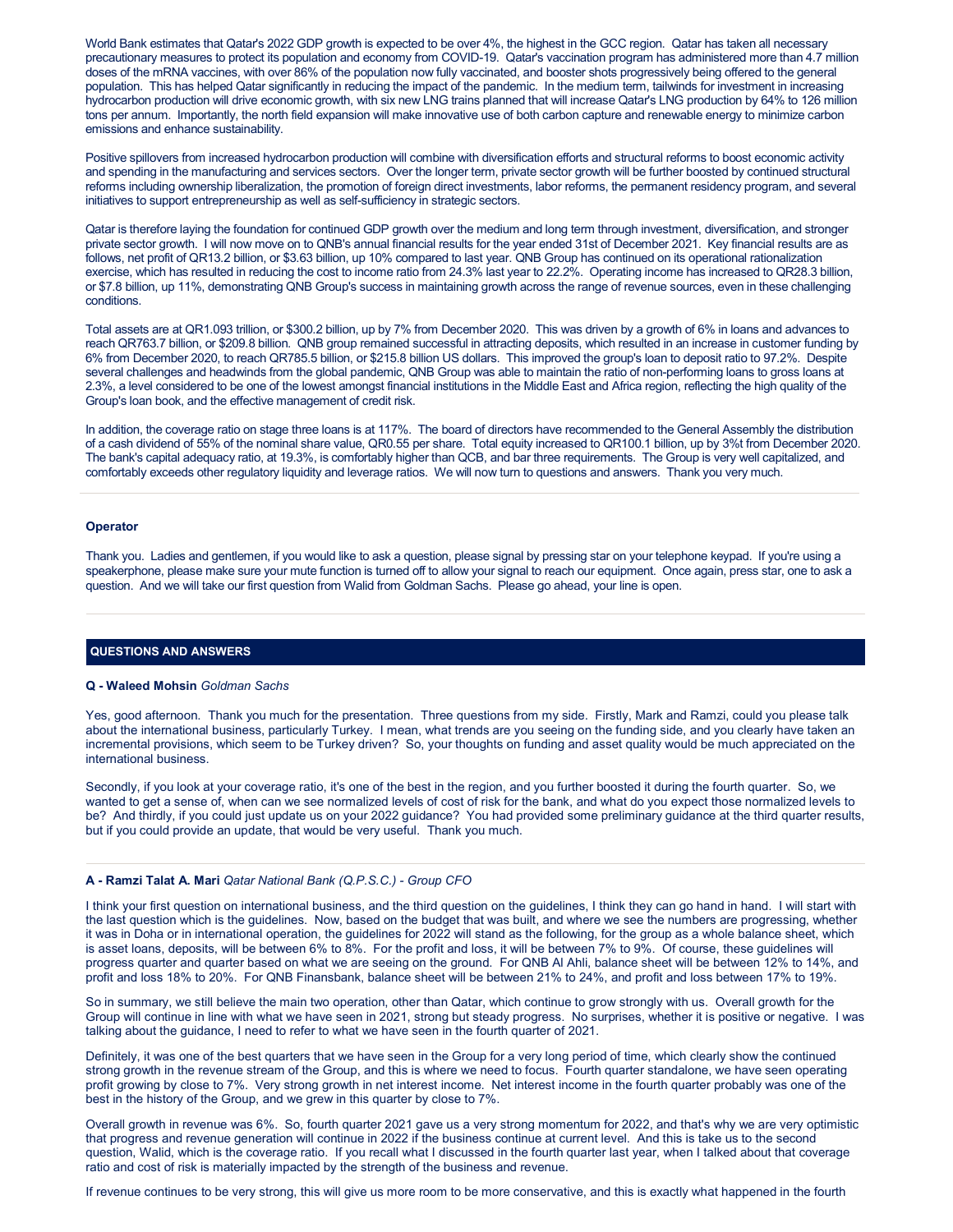quarter. And that's why, in the fourth quarter, we were able to materially improve our coverage ratio, and if you compare December 2020 with December 2021. Coverage Ratio Group from 107% to 117%, and this is a number that we don't see probably in any other financial institution in the region.

This will continue as long we are seeing very strong growth in revenue. The Group will continue to be conservative in provisioning, and this will continue as long we see the market is not stable. The impact of Corona is still - we are still seeing it impacting businesses, whether it was in Doha, or in all other international operations where we are seeing. The number that we are seeing on NPL is much better than what we anticipated. Inflow of NPL is, again, much bigger than what we were expecting, but this doesn't mean that we should be relaxed.

We will continue to be conservative. We will continue to build on the coverage ratio. Until we see the market going back to normal, then this will give us room to be a little bit more relaxed. However, based on the revenue growth that we have seen in the fourth quarter, this will allow us to continue to be conservative, and at the same time, achieve good growth in the profit a lot, and this is exactly where we want to be. I hope I've answered your three questions?

### **Q - Waleed Mohsin** *Goldman Sachs*

Yes. That's very helpful. Just one follow up and linked to the point about the international business. The 7% to 9% guidance that you've given for profits, that's - there seems to be quite a lot of conservatism or prudence in that number. Is it the FX rate that you assuming for Turkish Lira? Is that where you are factoring in the prudence? Is it the provisions, as you said, that's where - because I mean, if you look at the momentum, as you rightly said in the last quarter, I mean, you had 6% revenue growth quarter on quarter. If I look at your year-on-year preprovision operating profit number, fourth quarter versus this fourth quarter last year, they are almost 20% growth. So, from that perspective, the 7% to 9% looks very conservative.

# **A - Ramzi Talat A. Mari** *Qatar National Bank (Q.P.S.C.) - Group CFO*

Very good question, and this takes us to appoint, a very important point that I wanted to highlight. So, everyone need to really understand this point, especially in in the first quarter, where this point will be very clear. Last year, the average rate for the year in which we took QNB Finansbank numbers were around 0.4. The average this year, based on current exchange rate, will be around 0.21. So, technically, the contribution of Turkey to the group this year will be around 50% of what we have seen in in 2021, and more importantly, in the first quarter. The average rate we have used in the first quarter last year was around 0.55, whereas it will be 0.21 to 0.22 this this quarter. So, technically, the contribution of Turkey to the bottom line in the first quarter will not be more than 40% of what we have seen last year.

And that's why this is a very important reason why we are talking about profit and loss, whereas it should be 8% to 10% if Turkey number was normal. Saying this, you - all the investors that have been following QNB for the last ten years, and my guidelines for the last 20 years, all of you know that I tend to be conservative, and we build on this number quarter on quarter, but still, 7% to 9% with the impact of Turkey is a very good growth momentum.

#### **Q - Waleed Mohsin** *Goldman Sachs*

Got it. Thank you much. And then lastly, maybe de-risking how you're dealing with the volatility in Turkey, on the funding and - the funding side?

# **A - Ramzi Talat A. Mari** *Qatar National Bank (Q.P.S.C.) - Group CFO*

Well, again, very simply, managing the process month on month, very carefully, very conservatively. And one example of how we are managing this if you look at loan to deposit ratio, loans to deposit ratio for QNB Finansbank in December was 96.5%. For Turkish banks, this is a number that is not known. Turkish banks tend to operate between the 120% to 125%.

Now, Finansbank is less materially less than 100%, and this is how we are managing the operation and QNB Finansbank, very conservatively, very carefully, especially considering that no one knows exactly how things are going to progress, and that's why we manage even the growth in loans very carefully. We focus on short-term funding, Turkish lira funding in order to ensure that net impact on the operation is at a minimum.

And this is what we have seen in how interest in the fourth quarter in Turkey was progressing. It was one of the best quarters in the history in QNB Finansbank since we acquired them, in terms of net interest income. This is how we want to manage the operation, quarter on quarter, very carefully, based on the conditions on the ground, at the same time, build on cost of risk, build on coverage ratio.

Now, we started the year with an average - a coverage ratio of 100%. We ended the year at 122%. So, clear, conservative approach in how we are managing the operation in QNB Finansbank. Still, we were able to generate a return on equity of very, very strong, of close to 20% on Turkey. Again, it is one of the highest return on equity that we have seen for our operation in Turkey since we acquired.

# **Q - Waleed Mohsin** *Goldman Sachs*

Well, Ramzi, this is very helpful. Thank you so much, as always.

#### **Operator**

And we will now take the next question from Chiradeep Ghosh. Please go ahead, your line is open.

# **Q - Chiradeep Ghosh** *Securities & Investment Company BSC*

Hi, thanks for the call, and congratulations for a good set up, especially the revenue part. So, I have two questions. First is, you have been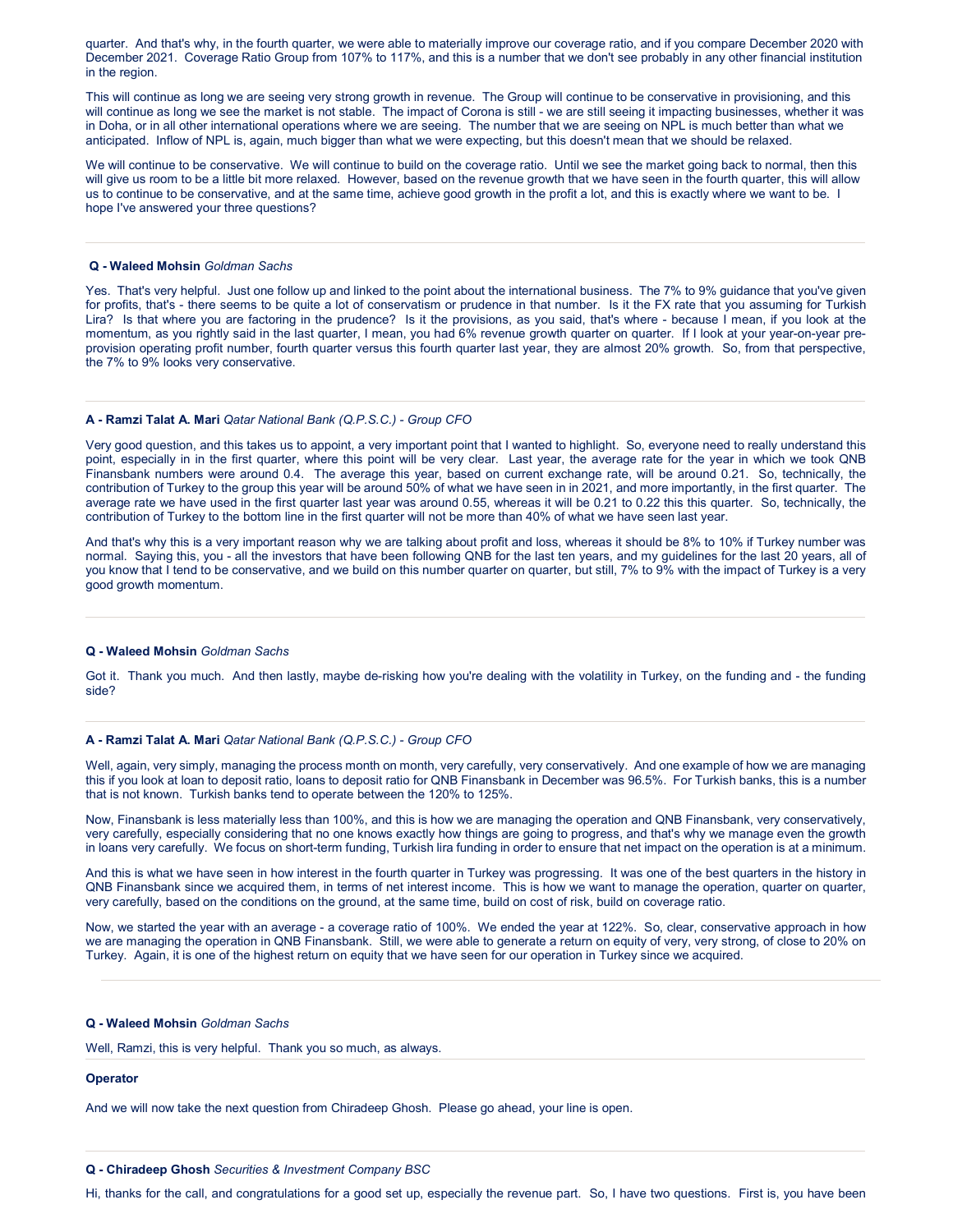given guidance that the net interest margin would be under pressure, but you have been fairly resilient, in my opinion. So, if you can throw some guidance of how to expect things to pan out over 2022 and onwards. Another thing is, again, related to Turkey.

So I'm just trying to understand it better. So, tactically, there are two options for you. One is to go with a USD based loans that will protect your value of the investment, but then, the probability of default by customer would be higher. While if you lend out in Turkish lira, then the probability of default is low, but there is devaluation risk for QNB. So how are you trying to tackle this strategy? That would be interesting for me to know.

# **A - Ramzi Talat A. Mari** *Qatar National Bank (Q.P.S.C.) - Group CFO*

Okay, thank you. Net interest margin. We started the year talking about a drop of about five to seven basis points. We ended the year with a drop of only two basis points, clearly showing that we were able to manage our margin much better than we had originally anticipated. Good momentum from the team in Treasury and managing our cost of funding, managing overall liquidity for the group. International operation, whether it was in Turkey or in Egypt, again, in the fourth quarter, we were able to manage their net interest margin very, very, efficiently.

And I think all these factors materially help in maintaining our net interest margin at 247 basis points. What we think - what we are seeing for 2022? To be honest, I am optimistic about margin in 2022, because as we always said, QNB materially hurt when Fed rate is down, and we start to benefit when the Fed rate is going up. Now how much up? We need to wait and see.

However, historically, the calculation show that 100 basis points can come at around QR400 million to QR500 million of interest overall, but that number is materially impacting how we are going to continue to manage our cost of funding, and how we are going to be able to reflect then increase to our loans. Considering that most of our loans are floating, this gives us a very good indication that QNB will be able to benefit once the rates have gone up.

In the budget, we only anticipated, because we have to be conservative, only two increase during the year, and in the late part of the year. With what we are hearing today, I think there will be more than two increases, and they will be much faster than what we anticipated, which gave us, again, hope that our net interest margin for this year will be very strong.

How we are able to manage the overall growth in the - on the balance sheet, at the same time, managing devaluation? By taking the best trade off, since the devaluation started in Turkey three years ago, we try to be as far as possible from the dollar loans because the hit on NPL will be huge. So, we focused mostly on short-term Turkish lira loans

At the same time, hedging all positions that we have in order to ensure that the impact on net interest income will be as minimal as possible when changes take place. And this is how we have been able to manage this, by using the best trade off that allow us to grow the balance sheet, and at the same time, to absorb as much as possible the impact of devaluation.

# **Q - Chiradeep Ghosh** *Securities & Investment Company BSC*

Just the back-of-the-envelope calculation when I did, I found that comprehensive income hit, which you had to take, did not include a very big amount of hedging, so the hedging benefit was not that significant. Am I right?

# **A - Ramzi Talat A. Mari** *Qatar National Bank (Q.P.S.C.) - Group Chief Financial Officer*

No. Hedging is significant in QNB Finansbank, particularly QNB Finansbank hedge everything in their balance sheet. They hedge the currency mismatch in the balance sheet, they hedge the mismatch in interest. They hedge their FX positions, and that is why they - and if you look at the detail of their balance sheet, you will see hedge positions that they have.

### **Q - Chiradeep Ghosh** *Securities & Investment Company BSC*

Okay. It's quite good. Thank you very much for your call.

### **Operator**

And we will now take the next question from Edmond Christo with Bloomberg Intelligence. Please go ahead, your line is open.

# **Q - Edmond Christo** *Bloomberg Intelligence*

Hello, hi. This is Edmond Christo from Bloomberg Intelligence. Thanks for the call today. First question is on the staging downgraded to stage two. Can you just give some light on the - which account, which region that move the stage two from six to 6.6, and how do you expect this to evolve into next year? I believe you have been doing a lot of proactive downgrades and provisioning against it. Just some clarity on the guidance for next year on this?

And the other one on the margin, very strong margin for Q4. I sense from your conversation that you expect some normalization of margin through the first half of next year, before we get the rate hike to filter into the margins in the second half of next year. So, what's your expectation on the cost of funding? Will it still be supportive in Turkey? And what's your expectation on the cost of funding in Qatar, given the tapering that's happening and the expectation for rate hike by the second half of next year?

The last one, if possible, on the CET1. Very strong capital generation. Your CET1 move from 13.5 in Q3 into 14.2 on Q4, I'm not to be able to reconcile this in terms of - I did adjustment for dividend, and I added the profit as a cash generation, but I'm still not able to bring the number close to each other. If you can, walk me through what is the impact on the lira there, and also your capital generation, if there is any one off. Thank you.

### **A - Ramzi Talat A. Mari** *Qatar National Bank (Q.P.S.C.) - Group Chief Financial Officer*

Now, on the last question, I don't think I will be able to give you the details - the breakdown on the phone. I will let one of the team in financial control to send you the exact calculation of the CET1 on the fourth quarter. Now, in terms of margin and cost of funding, please understand that these two go together. We manage interest bearing liabilities and interest assets at the same time. So, you cannot take them in isolation.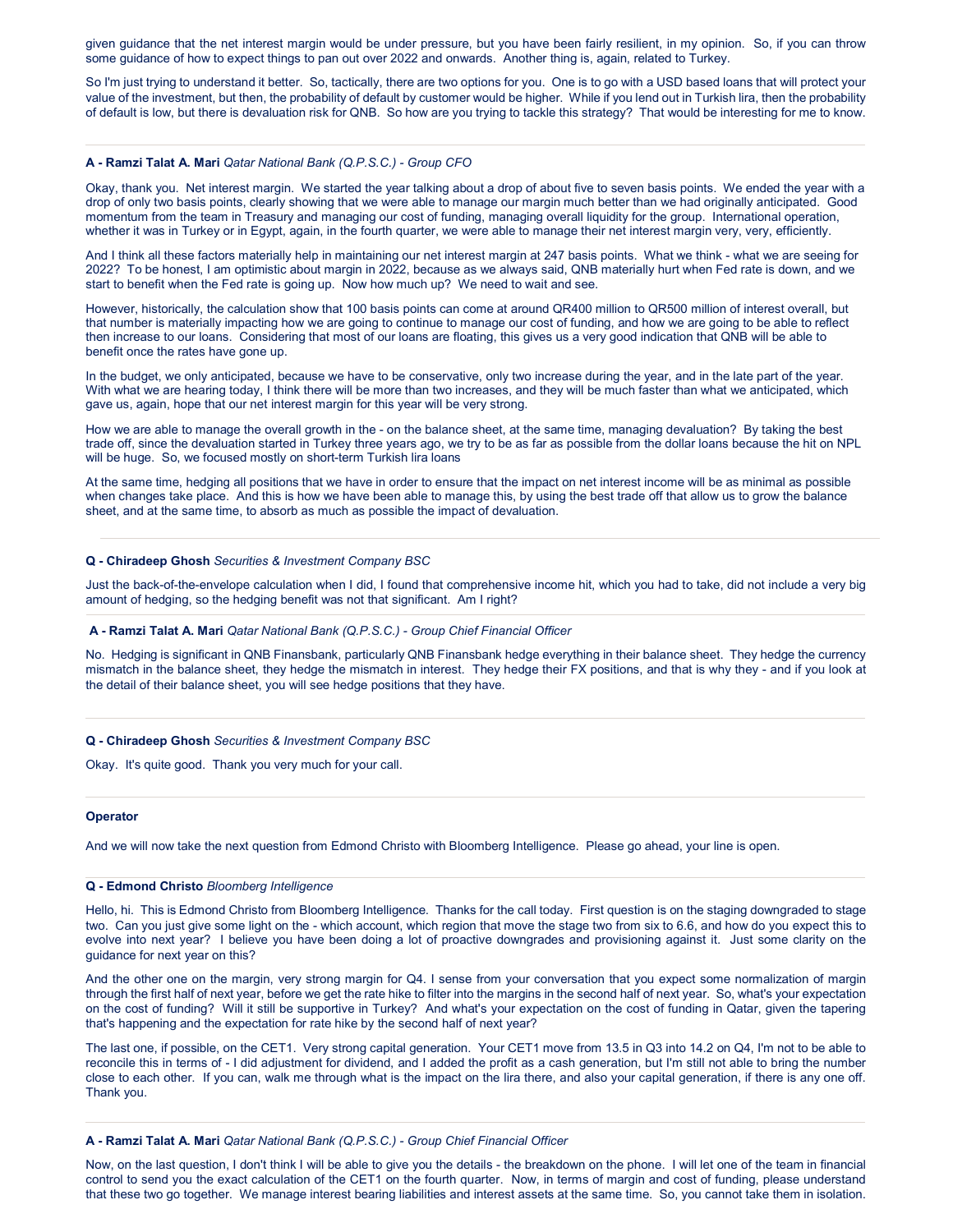What is important here is that how we are managing - to what extent our funding or our assets is floating. Clearly, the bulk of this is floating and that's why the impact of an increase on the Fed rate is material, and it is positive. With the higher the rate in movement, this will add more value to our overall margin, and that is why I anticipate this year our margin will continue to be strong, and I'm optimistic that we will hopefully be able to maintain the 247 basis points.

On the staging, if I want to be conservative on stage two, I need to move from account to stage two to allow us to take more provisions, otherwise Central Bank and external auditors will not allow this to happen. But some of the movement into staging, from stage one to stage two, and even to stage three is, again, to be conservative. But again at the same time, we are seeing some accounts, especially at the side who show delay in some payments, and that's why we need to do some staging.

What is my expectation in 2022? Again, it highly depends on how strong our revenue will be. If revenue continues to be very strong, and cost of risk will be around - between the 75 to 85 basis point that will mostly need to be done, otherwise, I will not be able to achieve that 75 to 85 basis points of the cost difference. What is the percentage of stage two to the overall book? Will it continue to be around the six? I think it will be more than six. I think it could be 7.5%, but again, all these are a reflection of how strong the revenue momentum would continue to be, how will the business - will cope quicker to life beyond COVID, but let's wait and see how the progress will be quarter on quarter.

# **Q - Edmond Christo** *Bloomberg Intelligence*

Okay. This is very helpful. On the margin for 1H, do you see lower margin on Turkey, or we still expect low cost of funding to be supported? In Turkey, the low cost of funding in Turkey. Do you expect it to be supportive for one 1H margin the first half of this year?

### **A - Ramzi Talat A. Mari** *Qatar National Bank (Q.P.S.C.) - Group Chief Financial Officer*

From what we have seen in the last quarter, I think first quarter will be - continue to be strong. Second quarter, we need to wait and see how the progress will be in the first quarter. But first quarter margin will continue to be very strong in Turkey.

# **Q - Edmond Christo** *Bloomberg Intelligence*

Okay, very helpful. Thank you very much.

### **Operator**

And as a reminder, to ask a question, press star one. We will now take the next question from Aybek Islamov with HSBC. Please go ahead, your line is open.

# **Q - Aybek Islamov** *HSBC*

Yes, thank you. So, yeah, three questions, if I may. So, the first one is, I was curious, in a scenario that ten-year US yields rise materially, and they started to rise from end of last year, how do you think that will - may impact your cost of funding, your wholesale funding costs? So, if US yield curve also steepens, how will that impact your position? That's my first question.

### **A - Ramzi Talat A. Mari** *Qatar National Bank (Q.P.S.C.) - Group Chief Financial Officer*

Sorry, just for me to understand this question, I think we're talking about the Fed rate movement and how it would impact - how it will impact margins?

# **Q - Aybek Islamov** *HSBC*

So, Fed rate is a short-term rate, so we're thinking about fed rates as short-term three-month rates, but these are long term interest rates, like ten-year interest rates, you know, US Treasury yields, ten-year yields I'm talking about.

### **A - Ramzi Talat A. Mari** *Qatar National Bank (Q.P.S.C.) - Group Chief Financial Officer*

The impact of this is very, very small, because most of our loans is maximum three - six months metrics in terms of repricing. So, what is important to us is number one, three months, and second, six months. More than that, it's not that important.

# **Q - Aybek Islamov** *HSBC*

But on the funding side, is there any sort of type of funding, maybe CDs, or long-term wholesale notes which are sensitive to five years, seven years?

# **A - Ramzi Talat A. Mari** *Qatar National Bank (Q.P.S.C.) - Group Chief Financial Officer*

We are - no, we don't have those. What we have is mostly what is important here in terms of materiality. You will have some of this, but these are very, very small. But again, we talk about a balance sheet now of USD 300 billion. So, all this, let's talk about 15 billion to 20 billion, so 50% of them are fixed. So, technically, even though there will be a major benefit, but the overall materiality is not that - the bulk 90% of the funding is three months, maximum six months in terms of position.

### **Q - Aybek Islamov** *HSBC*

Yeah, that's very clear. Thank you. I'll move to the second question. So, you mentioned several times that revenue growth will continue to be strong in 2022, which is great. In terms of - you said that it was set aside some of your revenue for provision reserves, almost expenses. What about operating costs? Do you see any areas where you feel like you need to increase your OpEx? Any sort of CapEx plans on the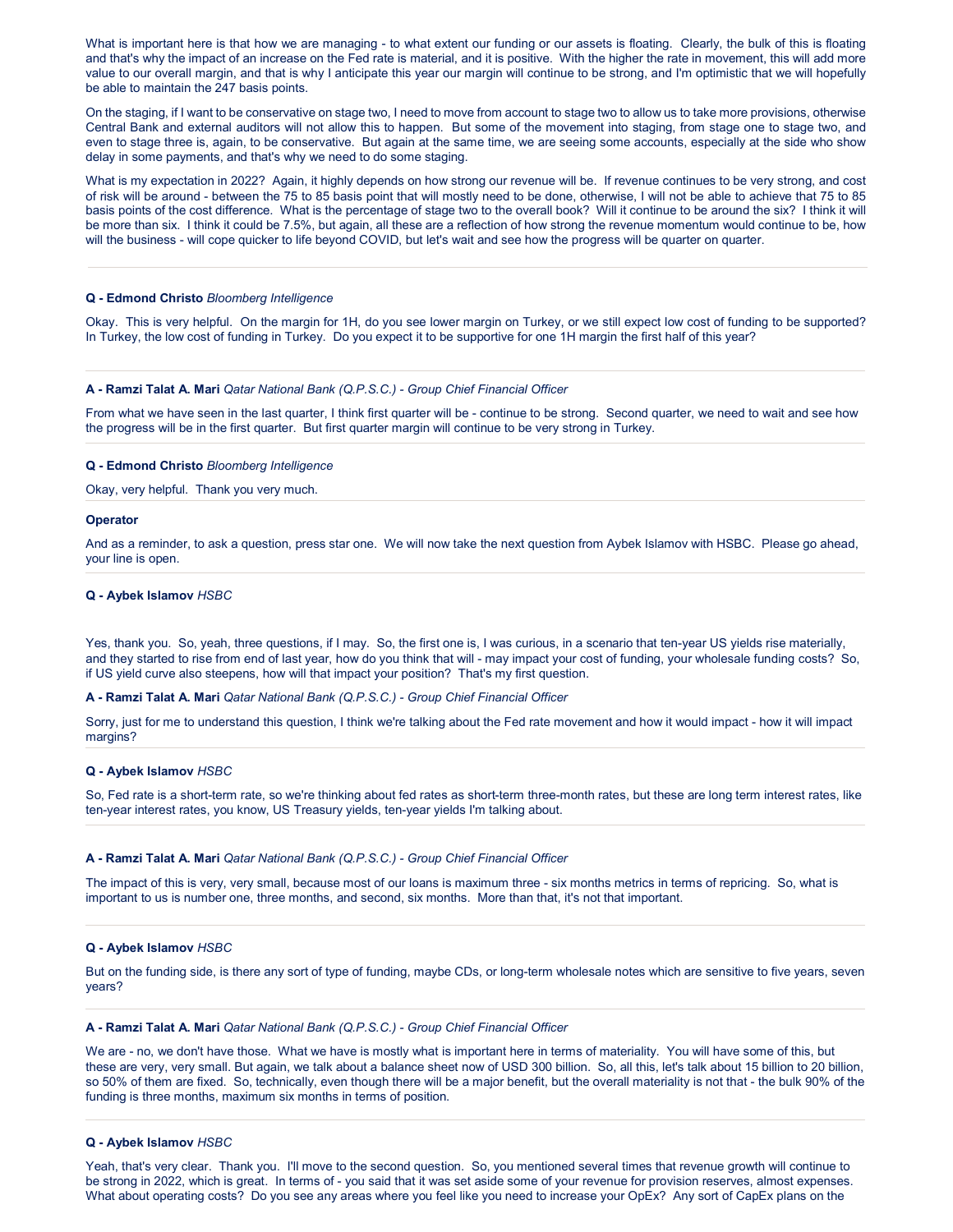# operating cost side?

And the last question, I just want to know your view on the return on equity outlook. Do you feel that in a scenario of rising interest rates, and very good provision coverage, can you improve your return on equity 100 basis points, 200 basis points? We can take a two- or three-year view here.

# **A - Ramzi Talat A. Mari** *Qatar National Bank (Q.P.S.C.) - Group Chief Financial Officer*

Thank you. The second question about operating costs, cost to income ratio year over year materially improved 22.2 from 24. So, there were major drop, about 200 basis points in efficiency ratio. Very strong performance, materially helped by international cooperation during the year, and how we managed our cost in Doha. Is this sustainable? I think I remember last time when we talked about this, I said 23 is more sustainable than 22.2.

We will continue to manage very carefully our costs, and this is what QNB has done historically. It is extremely important for the Group to maintain a very efficient operation, because this allows us to be very flexible when any hit comes. And we saw this happening in 2008. We saw this happening in 2017 when they were shocked - there was a big shock to the system, whether it was international or local.

Having a very strong efficiency ratio, and very low efficiency ratio allow us to absorb these shocks and continue to well perform within the Group. And this is - that's why it's extremely important. Now, is there - to what extent we will continue to invest in Turkey? We were always very active in investing, especially in our IT infrastructure in the Group. This will continue, whether it was in Turkey, in Egypt, or in Doha

But again, this investment will focus on profit generation projects, and projects that will allow us to manage our growth in costs. Now, going to ROE, during 2021, we were very successful in growing our ROE from 15.2 to 16.4, so 120 basis points, which is very good. And this is a reflection of the growth in revenue, and how we are managing our payout ratio. We could have grown even higher if we wanted to move to a payout ratio of 50%. We want to continue to have a payout ratio around 40%. As long as we continue to grow the operation around what we have done during 2021, we are going to see our return on equity growing between the 75 to 100 basis point.

# **Q - Aybek Islamov** *HSBCt*

Yeah, thank you, Mr. Ramzi. Very helpful. Thank you.

### **Operator**

We will now take the next question from Naresh Bilandani with J.P. Morgan. Please go ahead, your line is open.

# **Q - Naresh N. Bilandani** *JPMorgan Chase & Co, Research Division - Research Analyst*

Thank you very much. Hello Mr. Ramzi, it's Naresh from J.P. Morgan. Just a few questions from my side, please. One is - sorry, coming back on the interest rates, I'm keen to understand, in your numbers, what kind of policy assumptions are you building in from a rates perspective in Egypt, and if you are expecting any policy changes in Turkey that could offer an upside or a downside risk to your current expectations? Policy assumptions that you're building in your - so just to put it in other words, what quantity of rate hikes are you expecting in Egypt? And if you are building in at this stage, any potential rate hikes in Turkey over the course of 22, or these assumptions are based on the current policy situation as is? That's the first question. And my second question is on growth in Qatar. Over the course of 2022 and 2023, could you kindly provide some insight to what extent will the growth be driven by the gas infrastructure expansion until 2025 and 2027, as you've highlighted consistently over the calls, or based on incoming tourism and the activity around the World Cup, that would be super helpful?

### **A - Ramzi Talat A. Mari** *Qatar National Bank (Q.P.S.C.) - Group CFO*

Now, in terms of the first question, and what our assumption about interest rates in Turkey and Egypt, in Turkey, it is close to impossible for you to build a one-year budget. We run this on a quarter-by-quarter base on the conditions on the ground. And that's why we don't tend to be long-term in how we are expecting the changes on rates. The budget was built on the conditions that were available during fourth quarter of last year.

Quarter on quarter, we continue to update these parameters, and the budget will be impacted by these changes. In Egypt, no major changes to where we stood in the fourth quarter in terms of expectation. We do not expect major changes on interest rates from where we were in the fourth quarter. So, Egypt is more stable in terms of our expectations, whereas Turkey, definitely we have to run this quarter on quarter. Now, in terms of infrastructure projects.

Now, if we take an update from what we published just recently on where investment would take place in Qatar beyond 2022, I will give you the most important projects where we see more and more investment. We talk about necessity and there are expectations of close to \$37 billion, more investment there. We have the airport close to \$18 billion further investment, and this is a project until 2025.

We have in the expressways, additional \$13 billion of investment, again, completion is 2025. We have local roads and drainage additional \$18 billion of investment, and this is until 2026, whereas for the other, close to \$40 billion of additional investment, and this again, will continue until 2026. So, overall projects that we talk about, which is non-oriented with the low field is close to USD 164 billion, and this will range from the year 2022 until 2026.

But again, major investment in infrastructure projects across the board, which was expressways, ports, the airport, the rail. If we add the project that will come ancillary to the north field, we talk about more than \$200 billion of additional investment for the next four to five years. This will give us a lot of room for growth, because this is where we have participated very strongly in the last four to five years. Naresh, did this answer your question?

# **Q - Naresh N. Bilandani** *JPMorgan Chase & Co*

That's very helpful, though - Mr. Ramzi, thank you. I was more curious to understand, for the year 2022, will the growth be driven more on the hydrocarbon and other infrastructure investments, or will the growth driven more by the World Cup related activity? I think that's - that was the question that I was much more curious to get insight on.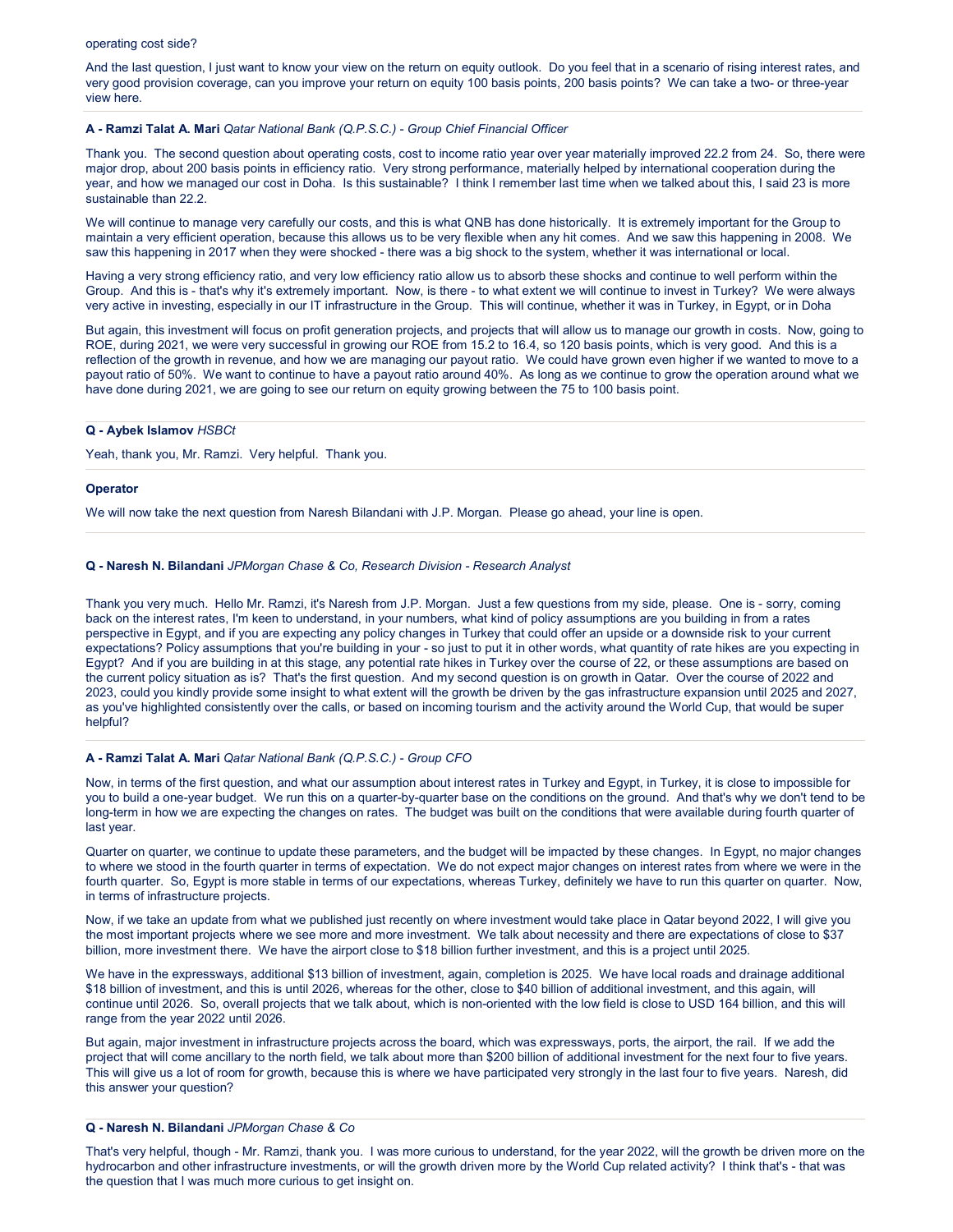Those World Cup activities, direct World Cup activity was never an important added value to the operation. Most of the added value we got from the World Cup was the indirect one, the rails, the highways, the infrastructural projects, which is indirectly related to the World Cup, but they are not directly related. So, we never participated in stadium, we never participated in very small participation in anything direct to the World Cup, because the state doesn't need us to finance these projects. Whereas we benefited from the indirect projects, and this is what will continue in 2022, all indirect projects, especially the expressways, the highways, the phases that was supposed to finish in the port, we will benefit from these projects during the year.

And this will be the new contributor to the growth in loans during the year, more than the direct North Field. Because as I mentioned before, QNB participation directly in North Field Expansion is very, very small, because these projects tend to be very efficiently priced until we don't participate in these deals because some of these will be less than 60 to 70 basis point margin. We tend to stay away from this project, because they do not add value to our margin. But as we materially benefit from all projects surrounding this project, which is indirect to this project, and this is exactly what we have done during the previous expansion of gas production in Qatar.

# **Q - Naresh N. Bilandani** *JPMorgan Chase & Co*

Thank you. That's a very clear point. My final question literally is related to Egypt. Could you also please spare two minutes and just throw some light on what will be the growth strategy in Egypt? If you could please provide some key guidance on how the balance sheet will be, the 12% to 14% guidance that you have kindly provided? To what extent will this be driven by credit versus the investment book? And if there's been credit, what sectors are you planning to sort of like, or target to grow further?

# **A - Ramzi Talat A. Mari** *Qatar National Bank (Q.P.S.C.) - Group CFO*

In the last few years, we focused much more than other bank in Egypt, especially the private banks, in growing the credit, and that was on the account of the investment book, and that's why we have seen loan to deposit ratio improved -growing from around the 55% to, at some point of time, 72%. We have seen in December that ratio dropped to 61%. In December 2020, loan to deposit ratio was 72%. It dropped to 61%. There was marginal shift in the strategy.

We want - we continue - we want to continue to focus on credit, but at the same time, investment is becoming very, very important for the Group to maintain strong growth and profitability. We have changed management, and the changes that took place in management clearly show the direction we are heading in the future in Egypt. We have a new team. We want to focus on retail business.

We want to focus on low funding, especially on the savings and current deposits. We will give more emphasis to the retail business. We will continue to expand our branch operation. We will give much more focus to digital expansion of additional channels to grow the business, and this is where most of the growth is going to come in Egypt. Hopefully, this will answer your question, Naresh.

# **Q - Naresh N. Bilandani** *JPMorgan Chase & Co*

Indeed. This was very clear. Thank you very much.

# **Operator**

And we will now take the next question. Please go ahead, your line is open.

# **Q - Waruna Kumarage** *Securities & Investment Company BSC*

Hi. Good afternoon. Thank you very much. I have a couple of quick questions. The first one related to the capital adequacy of Finansbank. I've seen from the slides that the value of the equity has fallen from quarter to quarter. So, if I look at CAR ratio, currently, are you comfortable with the level that you are in? And my second question is on the impact of foreign currency translation provisions. I think that's one reason why you had to provide a lot in the fourth quarter to counter the effect of foreign currency translation. Is this coming from - I'm sure it's coming from Turkey, but so - if that is coming from Turkey, going forward, how significant is this foreign currency translation impact is going to have on provision going forward?

# **A - Ramzi Talat A. Mari** *Qatar National Bank (Q.P.S.C.) - Group CFO*

Now, we started the year in Turkey with 13.8. We ended the year with 15.8. So, technically, their capital adequacy ratio materially improved during the year. And one of those - the reason of this is definitely the size of the balance sheet, because the devaluation reduce the size of the balance sheet. That equity is in Turkish lira, so it's not impacted by devaluation, and that's why they benefit.

We still believe that the entity can continue to grow between the 20% and 22% that we talked about, and that's why we do not see any pressure on capital adequacy ratio for the Group. Now, to what extent it contributes to the overall cost of risk within the fourth quarter. Of course, it is a factor.

Turkey, in the fourth quarter, was extremely conservative to the extent of provisions that they have taken, and one of the reasons for that is they were materially enjoyed very strong the growth in net interest income during that period of time, and that allows them to build more on provisioning. If we look at the cost of risk on the fourth quarter, it moved from 126 basis points in September to 184 basis points in December.

So, there was a major movement during the fourth quarter and third quarter. And as I mentioned, again, we adopt in Turkey exactly what we are doing at the Group level. If as long you are seeing very strong opportunistic growth in revenue, because of how overall the system rate is going, this gives us a good opportunity to be very conservative in building more and more through provision, and that's why we have seen a big jump in the coverage ratio during the fourth quarter.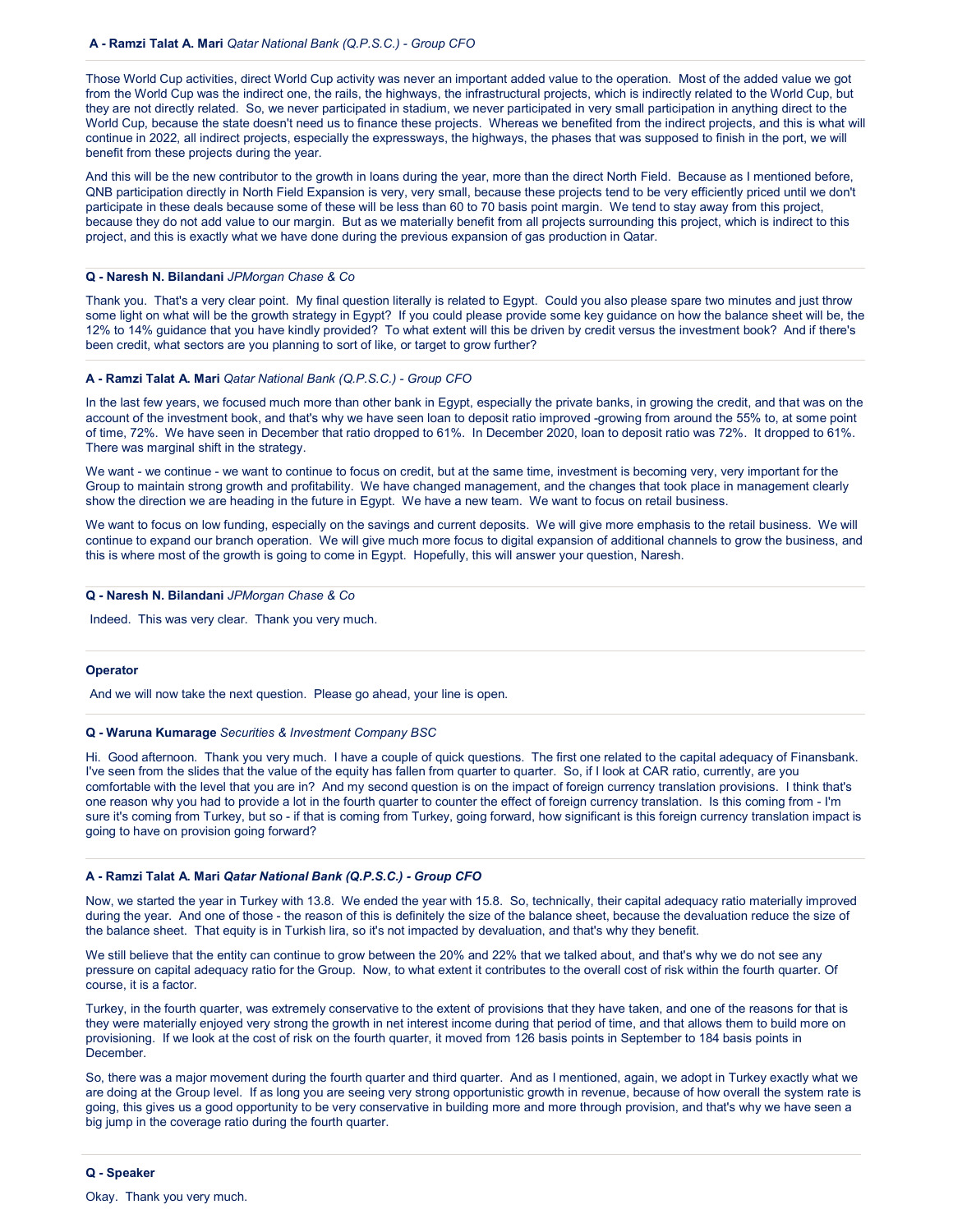# **Operator**

And we will now take the next question. Please go ahead, your line is open.

### **Q - Waruna Kumarage** *Securities & Investment Company BSC*

Hi, sir. On your Egypt operations, you have mentioned in the presentation right now that change of management has brought a very good, low funding business through retail. But just to further highlight, earlier continued with increasing your corporate exposure, total stage loans that your corporate has increased. Is the management confident that these loans will not create further impairment in future?

# **A - Ramzi Talat A. Mari** *Qatar National Bank (Q.P.S.C.) - Group CFO*

Now, when you grow your credit, this definitely will reflect on your stage two and stage three. And we were very active in the last five years in growing our credit in Egypt. And it's natural after - with the impact of COVID, that we have seen an increase in stage two, stage three. At the same time, there was a major push by the regulator on supporting SMEs in Egypt. And you know that most banks were expected to grow to around 20%. This, naturally, in the first couple of years, will reflect on your stage one stage two.

However, what differentiates us from others is to what extent you want to be conservative. The strong growth, or the strong revenue stream that we have seen, similar to what we have seen before, allow us to be very, very conservative. Now let's wait and see whether other banks in Egypt will be as conservative as we will. It is a rule of thumb, once you start to invest more and more on the SME, especially in the first phases, you will see growth in your stage two, and similarly stage three.

### **Q - Waruna Kumarage** *Securities & Investment Company BSC*

Okay. So, you are comfortable with your current provision ratio for stage three loans, or you could be seeing much more higher from 76% going up?

#### **A - Ramzi Talat A. Mari** *Qatar National Bank (Q.P.S.C.) - Group CFO*

I think in Egypt, the first six months of this year, you will continue to see continued growth in provisioning, but beyond the first half, the level of provisioning will stabilize.

# **Q - Waruna Kumarage** *Securities & Investment Company BSC*

Okay. Thank you sir.

### **Operator**

And we will now take the next question from Valentina Stoykova with Barclays. Please go ahead, your line is open.

# **Q - Valentina Stoykova** *Barclays Bank*

Yes, hi. Thank you very much for the presentation. My first question is on QNB Finansbanj. So, can you please update us on the primary subsidiary status of the entity, given the volatility in Turkey, and more importantly, if we see assets falling below the 10% threshold of the globe this year, will that automatically mean that QNB Finansbank will lose its principal subsidiary status? And then my next question is on your issuing plans for the year, both on seniors and the sub debt. Thanks a lot.

### **A - Ramzi Talat A. Mari** *Qatar National Bank (Q.P.S.C.) - Group CFO*

What was the second question, please?

# **Q - Valentina Stoykova** *Barclays Bank*

The second question is on your issuing plans.

# **A - Ramzi Talat A. Mari** *Qatar National Bank (Q.P.S.C.) - Group CFO*

I will let the team handle these question. Durraiz the first question, and Mark, can I hand to you the second question?

# **A – Durraiz Khan** *Qatar National Bank (Q.P.S.C.) - Head of Group Financial Consolidation*

Yes. Valentina, for the principal subsidiary, as we would say, we refer to the prospectus, which says that this determination is done at the start of the year based on audited accounts. And as we understand, this determination will continue for the year. Of course, we don't know what will be the position of the currency during the year. So, we will get back to exactly what is the current percentages, and at least for now QNB Finansbank, it continues to be a principal subsidiary. But as we always say, you have to refer to legal advice, because it is specifically mentioned in the Prospectus. Mark will take over the second question.

# **A - Mark Abrahams** *Qatar National Bank (Q.P.S.C.) – Assistant General Manager - Group Treasury*

Hi there. On the issuing side, on subject, I don't think there's any plans to issue QNB this year. On the senior side, I mean, our stance